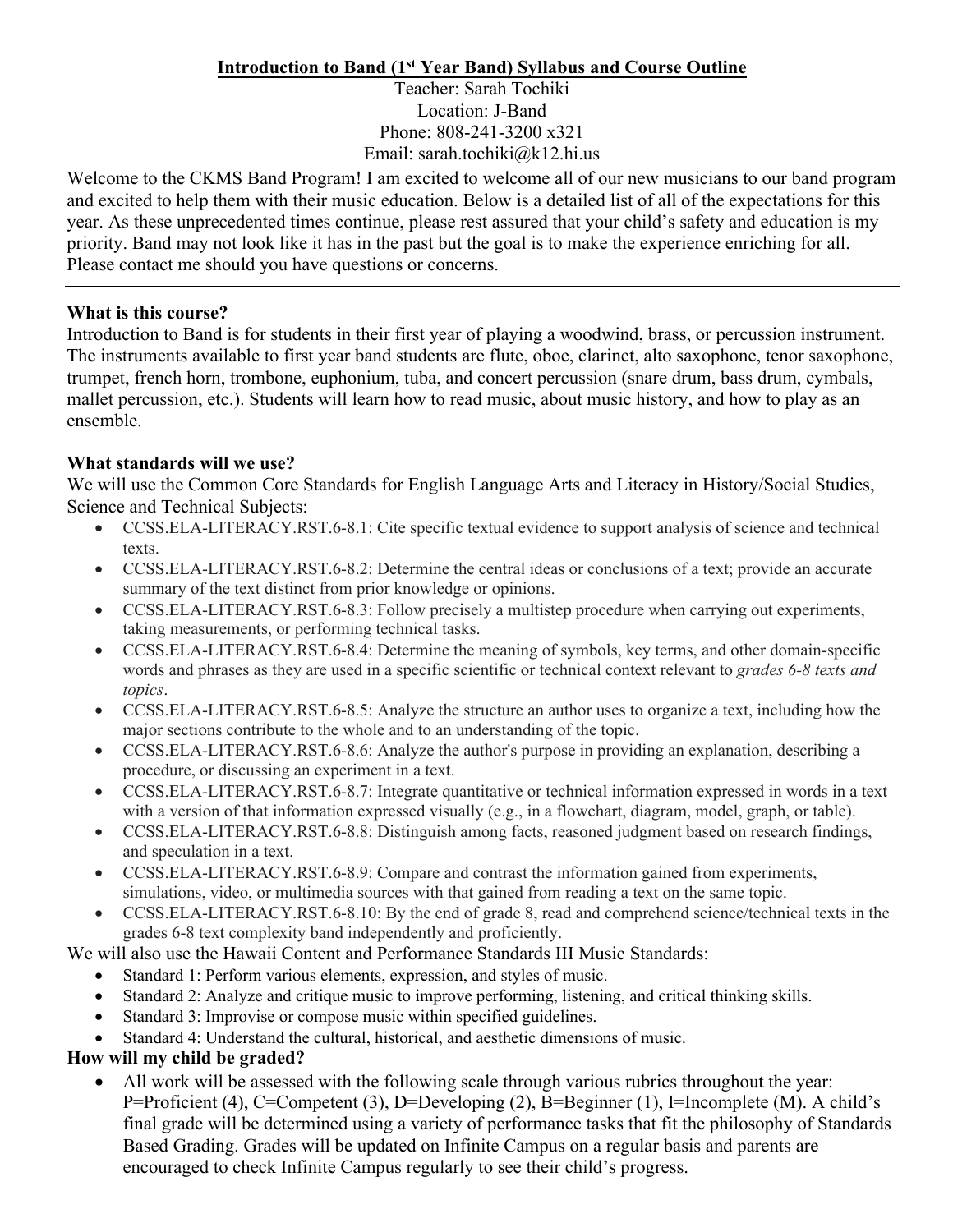#### **How will my child choose their instrument?**

I will work very closely with students to find an instrument that is best. Sometimes a student's first choice instrument may not necessarily be the right fit. Students who choose percussion will be required to stay afterschool on Thursdays for a percussion specific class because of the diversity of the instrument. If a student would really like to play percussion but cannot make the sessions, he or she must schedule an alternative lesson time.

# **What are the expectations for student work online or outside of school hours?**

- Students will be expected to demonstrate proper digital citizenship in all of their online activities.
- Students will be asked to practice their instruments at home. Please create a space for them to be able to do so. Please let Ms. Tochiki know if there are noise restrictions and she can help with solutions.
- Instruments are expected to be maintained properly and kept in a safe and secure place when not in use.
- All the best musicians, athletes, and artists in the world practice. It is recommended that beginning students practice 15-20 minutes every day. The band room is available during recess, afterschool, and during lunch if your child should need extra help or need a space in school to practice.

# **What are the classroom expectations?**

The CKMS Band is run on PRIDE (Productivity-Respect-Integrity-Determination-Excellence). Students must respect each other, the teacher, their instruments, the band room instruments, the band equipment, and the band room space. Because we work together to make and learn music, all students are important. Their actions contribute to the culture of the band and we want to be at our best. The more we work together and respect each other, the better our band will be.

Some other expectations to consider:

- Students are expected to be on-time, with all the necessary materials.
- There will be no food, drinks (except bottled water), or gum in the band room.
- Students, unless they are percussionists, are not allowed to touch the percussion. Students are only allowed to play the instruments they are assigned.
- Students will not be allowed to use the music building's bathroom and must return to their grade level house to use the bathroom.
- Students should not leave their instruments or personal items in front of the band room or in the entrance to the band room. The CKMS Band and Ms. Tochiki will not be responsible for any of the items left in these areas. Students are also not allowed to hang out in this area.
- Band and music students ONLY are allowed in the band room and only when Ms. Tochiki is there.
- The CKMS Band Room is a cell phone free area.

# **What are the consequences should my child not follow these expectations?**

Outlined above are the expected behaviors and classroom procedures. The first incident will be addressed through the use of interventions. The second incident will apply interventions that are reasonable and appropriate and be documented. The third incident will include a call home for each infraction after the warning and the documentation. The fourth incident will be a referral to administration.

# **What supplies do I need to get?**

In addition to acquiring an instrument, each student will need to get the supplies that go with that instrument, a pencil, and an Essential Elements 1 Band Book. Once we have chosen instruments for each student, **we will have an online informational meeting along with information about how to get these supplies**. These items are necessary for your child to maintain the instrument properly. The CKMS Band can help support families financially. Please contact Ms. Tochiki with questions or concerns.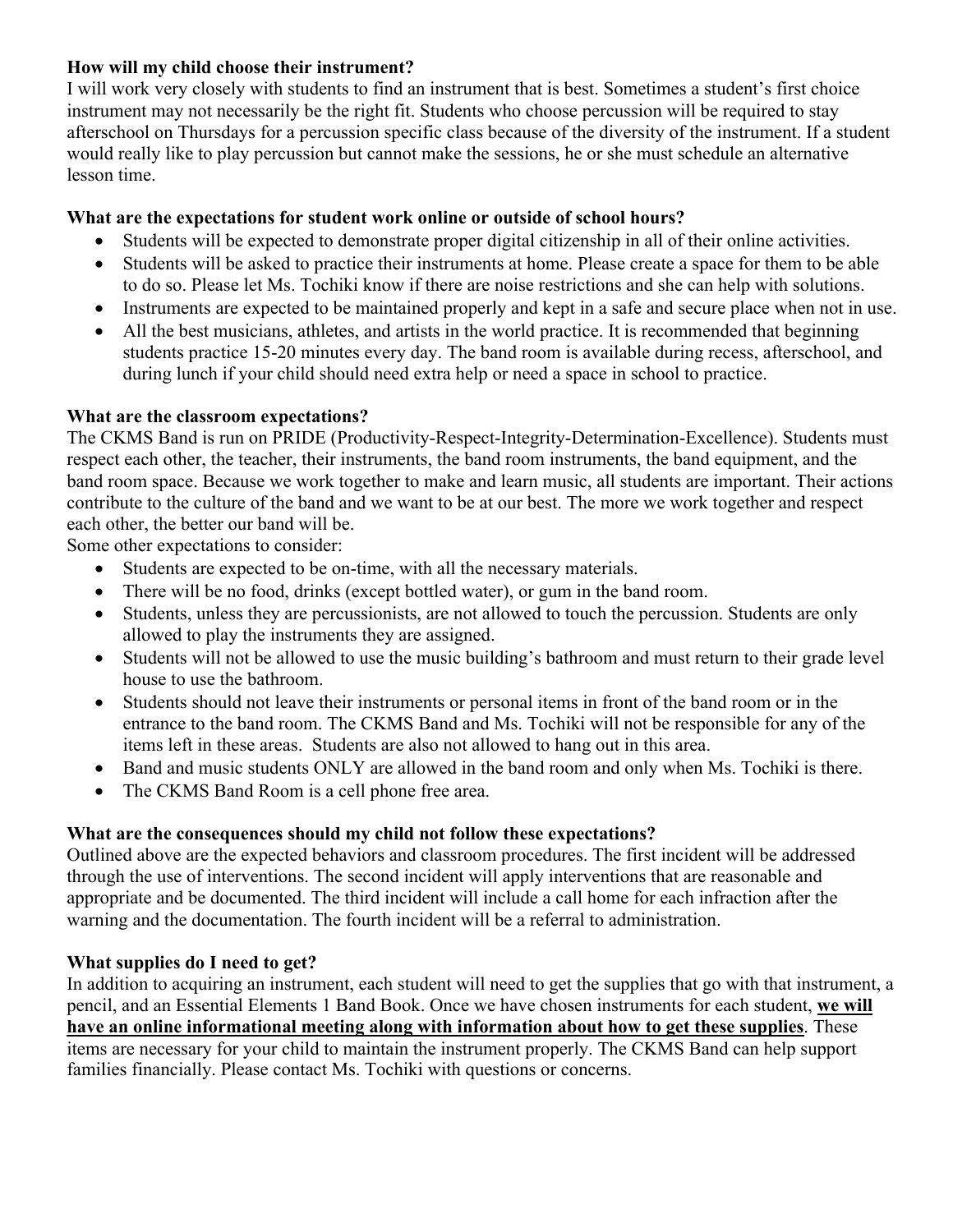#### **How will my child obtain their instrument?**

There are two options for students to get their instruments, once they know what they are going to play:

- Parents may choose to purchase an instrument for their child. Please refrain from purchasing a generic instrument of low quality off of the internet. These instruments are not durable and break within the first few months, especially in our humid Hawaii weather. A list of suggested instrument brands and models will be provided after we have determined what your child will play.
- Parents may rent from the school for \$20 for the school year. These funds help us to maintain and clean the instrument. Students who play oboe, french horn, euphonium, and tuba will automatically rent from the school due to the cost of these instruments. For instruments like flute, clarinet, alto saxophone, tenor saxophone, trumpet, and trombone, priority for use of these instruments will be given first to the students who are on Free or Reduced Lunch. Please let Ms. Tochiki know if you need financial assistance.

#### **What social distancing measures will be expected? What are the health and safety precautions we will be using this year?**

- Students will maintain 6 ft. social distancing while in the band room. Students will wear masks at all times. There is hand sanitizer at the entrance to the band room.
- Students will be assigned individual lockers. The lockers will be organized by period to allow for sanitation between classes.
- Students will be issued PPE specifically for their instruments. That PPE should remain in the band room. Students will be issued one set and must purchase a replacement if they lose it.
- Students will not share instruments. Those with large instruments will have one at home and one at school. Percussionists will sanitize equipment between players and classes.
- Additional air purifiers were installed in the band room to promote better air flow.
- Students should enter the band room from the F-Building side of the room and exit from the Ha'upu Courtyard side. They will use the F-Building entrance if they need to use the restroom during class.
- Access to the F-Building during morning and lunch recess will be restricted to band and chorus members only and with proper social distancing.

# **How do I stay informed about important band news?**

- Check out the CKMS Band Website: www.CKMSBand.org
- Like us on Facebook: http://www.facebook.com/CKMSBand
- Follow us on Instagram: @ckms.band
- Look out for emails from Ms. Tochiki (sarah.tochiki@k12.hi.us). Please add her to your contacts so the emails go to your inbox instead of your junk mail box.

# **What is the concert attire and band uniform?**

Students are required to wear the CKMS Band Polo (PROVIDED). Families must provide long solid black pants, black shoes (no slippers), and black socks. The CKMS Band is willing to help support families financially. Please contact Ms. Tochiki with questions or concerns.

# **When are the events, concerts, and performances (subject to change)?**

- Band Orientation Expo Day: Early September. Will be posted as a video online.
- Preview Concert: December 8, 2021 (Pending COVID stipulations)
- Spring Fundraiser: TBD
- Spring Concert: May 11, 2022, at 7:00 pm, Kaua'i War Memorial Convention Hall (Pending COVID stipulations)
- We may have other concerts or field trip throughout the year.
- Performances are our final exams for our classes. If your child cannot make a performance, they may be asked to submit an alternative assignment.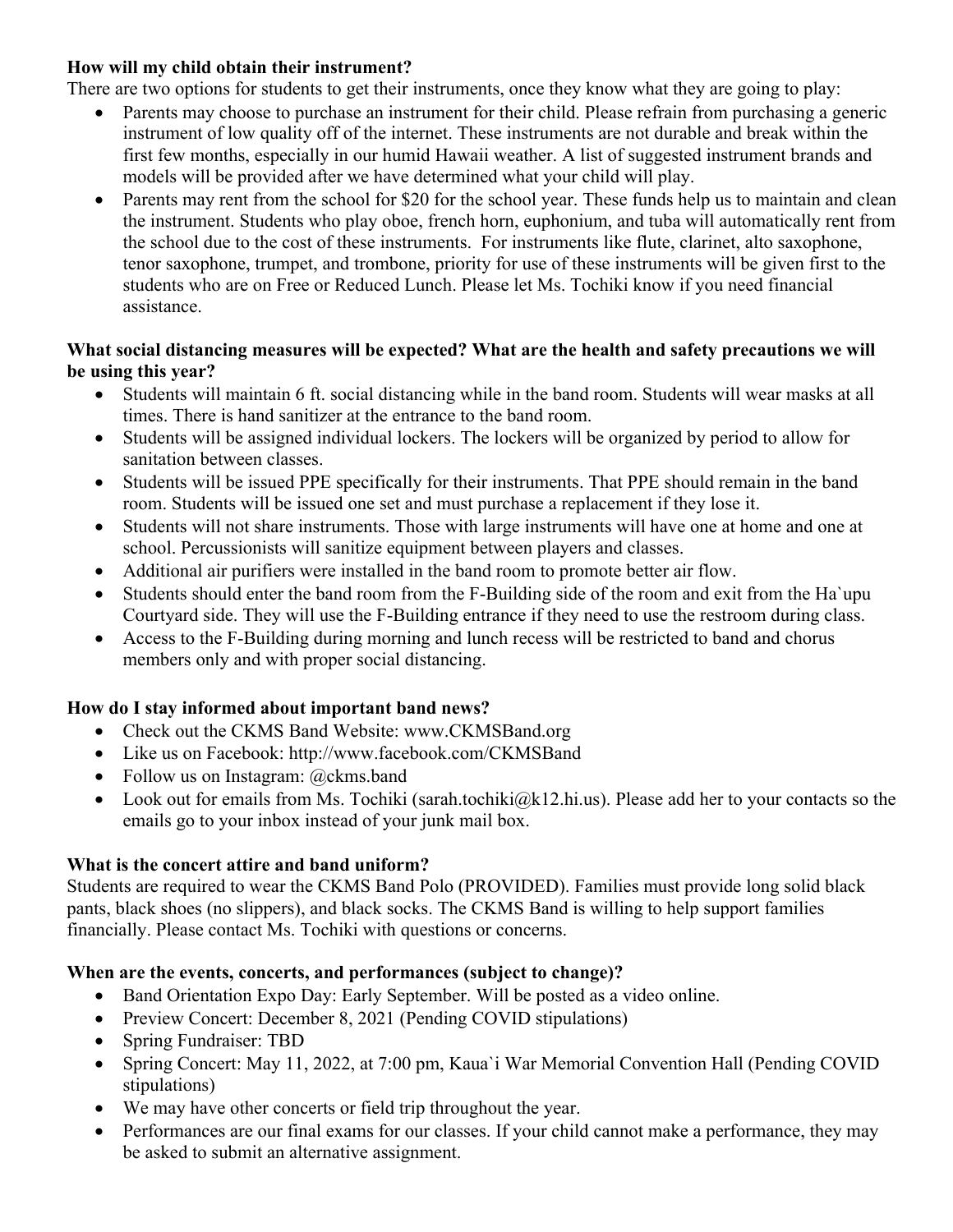#### **What Free-Time and After-School Activities are available?**

- Thursdays: 2:00-3:15 Introductory Percussion Class
	- $\circ$  This is mandatory for 1<sup>st</sup> year percussion students. 2<sup>nd</sup> and 3<sup>rd</sup> year woodwind and brass players who are interested in learning percussion may also join.
	- o The first class will be Thursday, September 9, 2021.
- Tuesdays: 2:00-3:15 Jazz Band (See Ms. Tochiki if interested, especially if you play piano, guitar, or electric bass.)
	- o There may be extra performances.
	- o The first rehearsal will be Tuesday, August 31, 2021.
- Fridays: 2:00-3:30 CKMS United Sound Club
	- o This club is where band students work together with students of all different learning styles to learn how to play band instruments. The band students mentor these new musicians who are an important part of our band program. This program is a part of the national United Sound.
	- o You can find out more information at www.unitedsound.org.
- The band room is always open for students to practice during free time.



*WELCOME!*